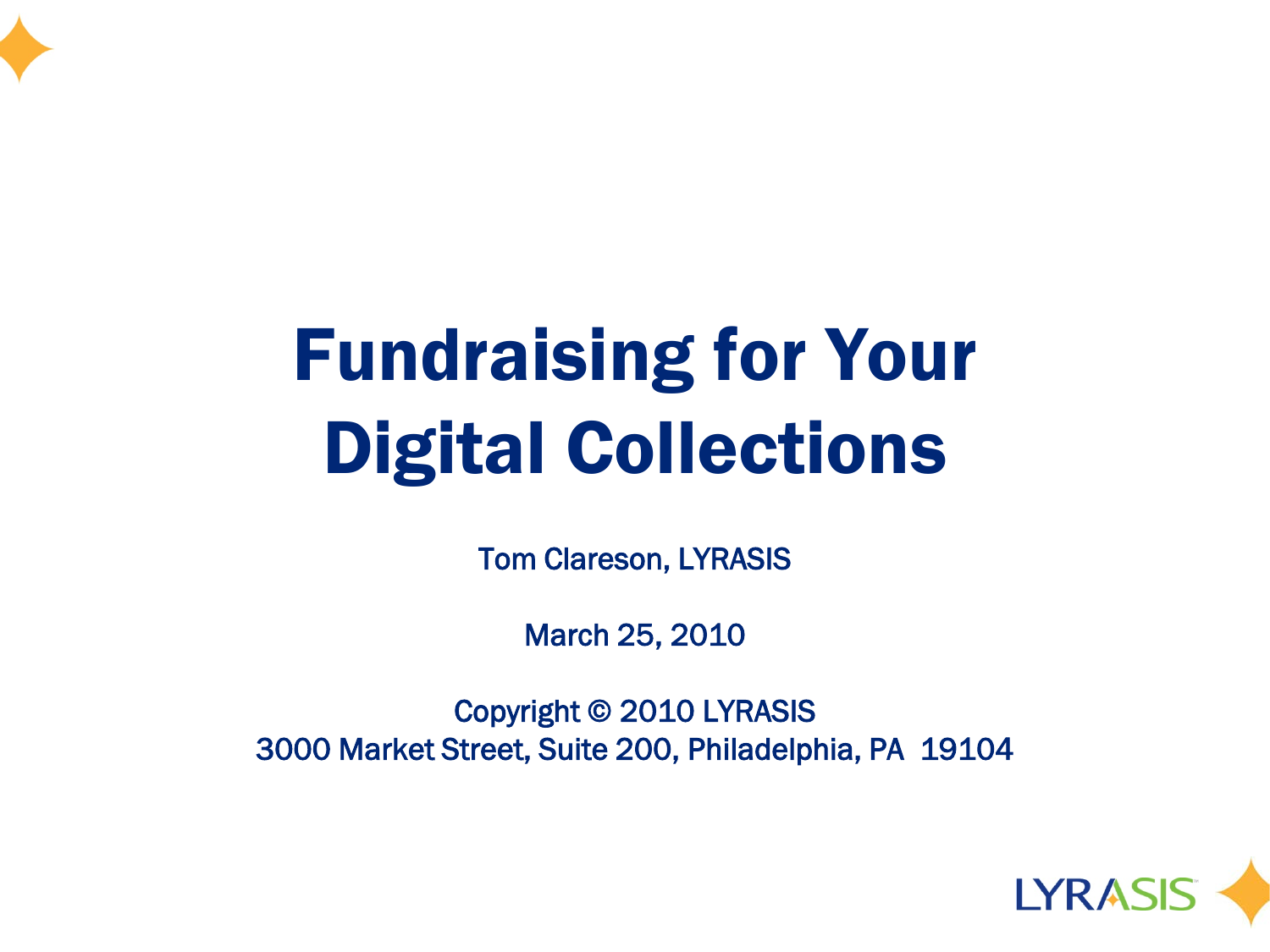### Government Funders

- Institute of Museum and Library Services (IMLS)
	- National Leadership Grants
	- State LSTA grants (and re-grant programs)
- National Endowment for the Humanities (NEH)
	- Preservation Assistance Grants and Others
	- State Humanities Councils
- National Endowment for the Arts (NEA)
- National Historical Publications and Records Commission (NHPRC)
- Save America's Treasures (SAT)

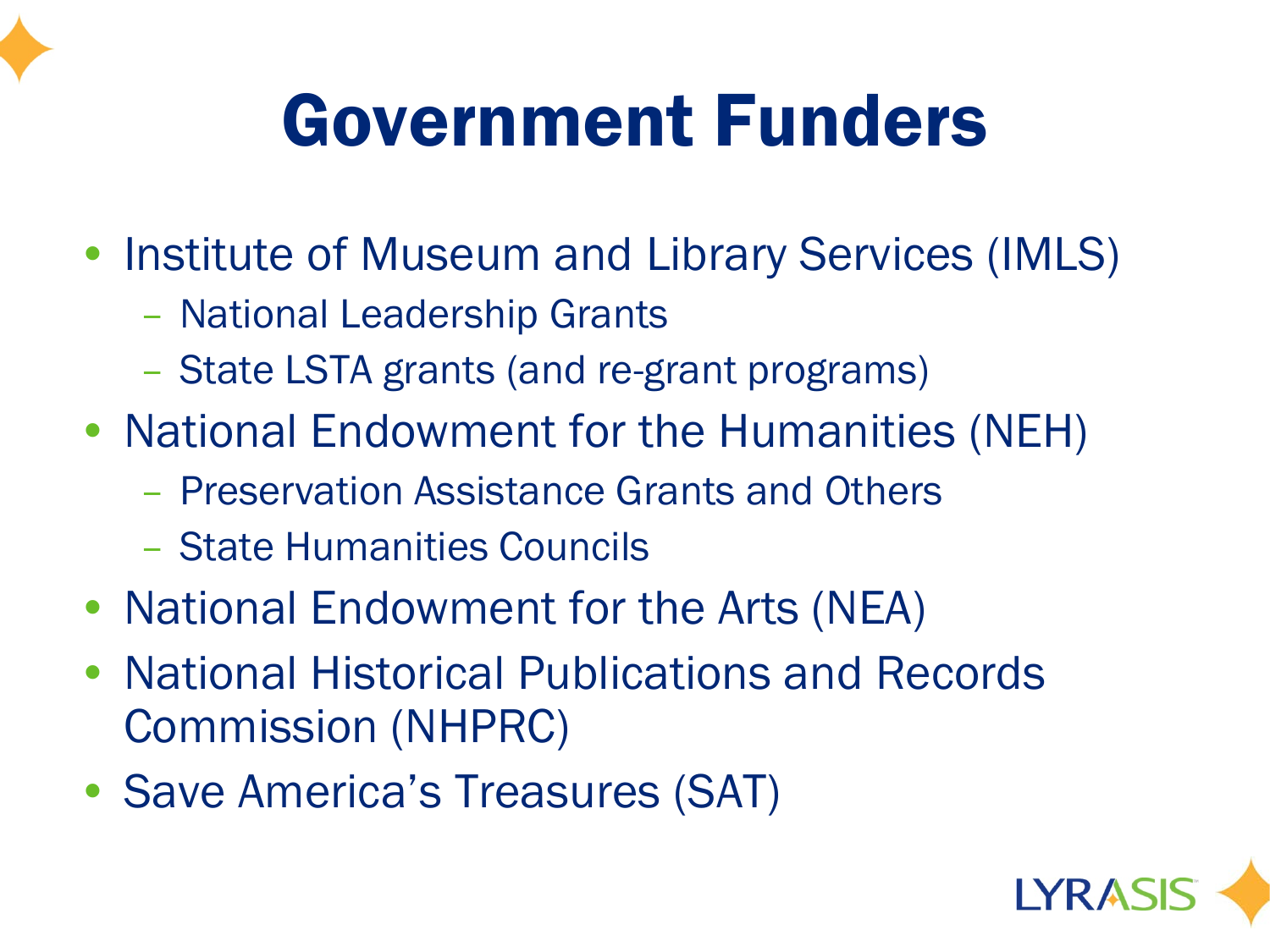# NEH Preservation and Access Grant Categories

- Preservation Assistance Grants
- Sustaining Cultural Heritage Collections\*
- Grants to Preserve and Create Access to Humanities Collections
- Preservation and Access Research and Development Project Grants
- Challenge Grants
- Statewide or Collaborative Projects

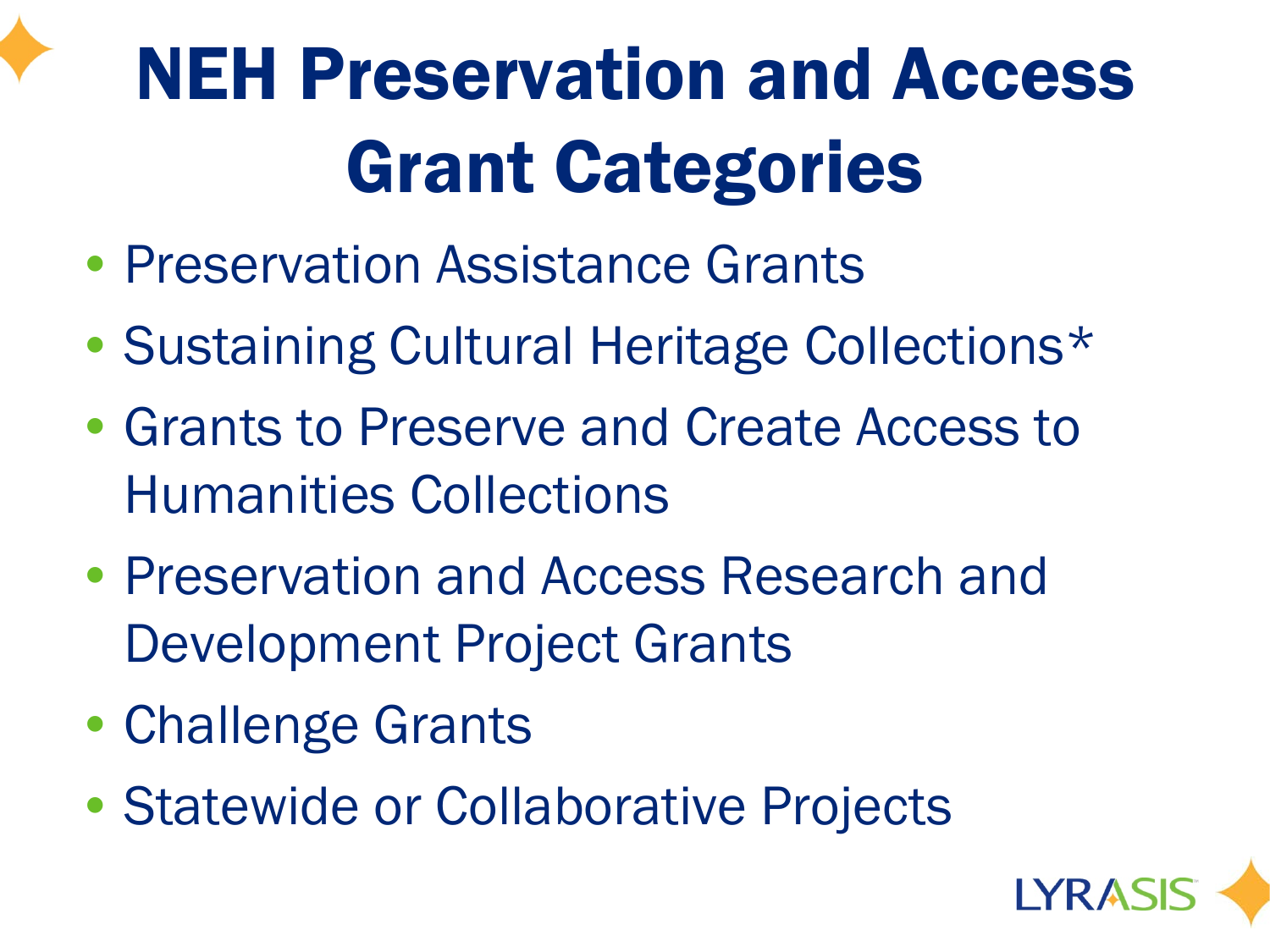

# NEH Preservation Assistance Grants

- Awards: up to \$6,000
- Activities:
	- general preservation or conservation assessments
	- consultants to develop a plan to address a specific preservation problem (now including digital preservation)
	- attendance at preservation workshops/training programs
	- purchase of preservation supplies, equipment, and storage furniture
	- purchase of environmental monitoring equipment
- 2010 Deadline: May 18

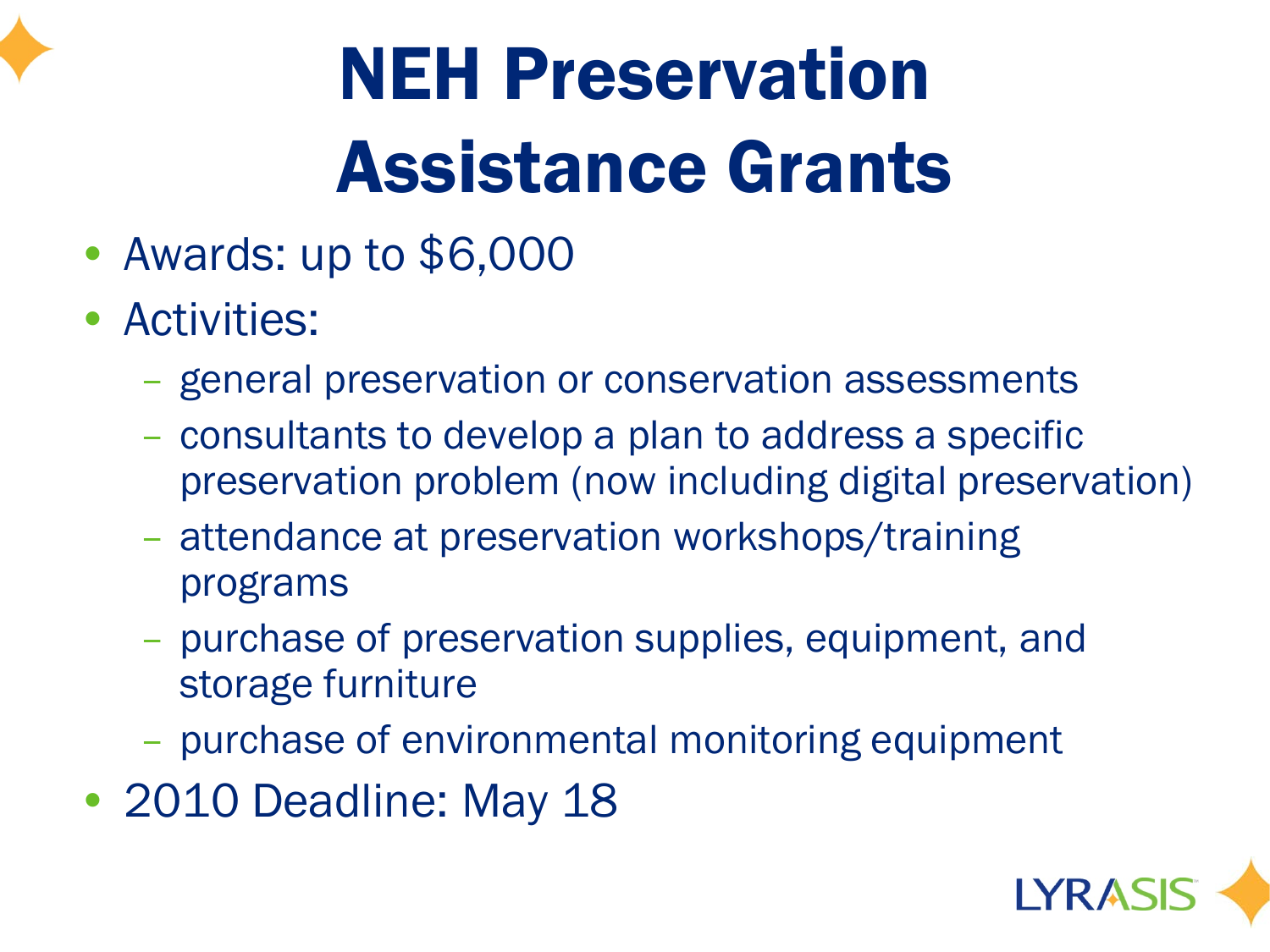## IMLS Funding Opportunities

- National Leadership Grants for Libraries and Museums
	- NLG Advancing Digital Resources
	- NLG Research or Demonstration Grants
	- Library/Museum Collaborations
- 21st Century Librarian Program
- Connecting to Collections Grant Program

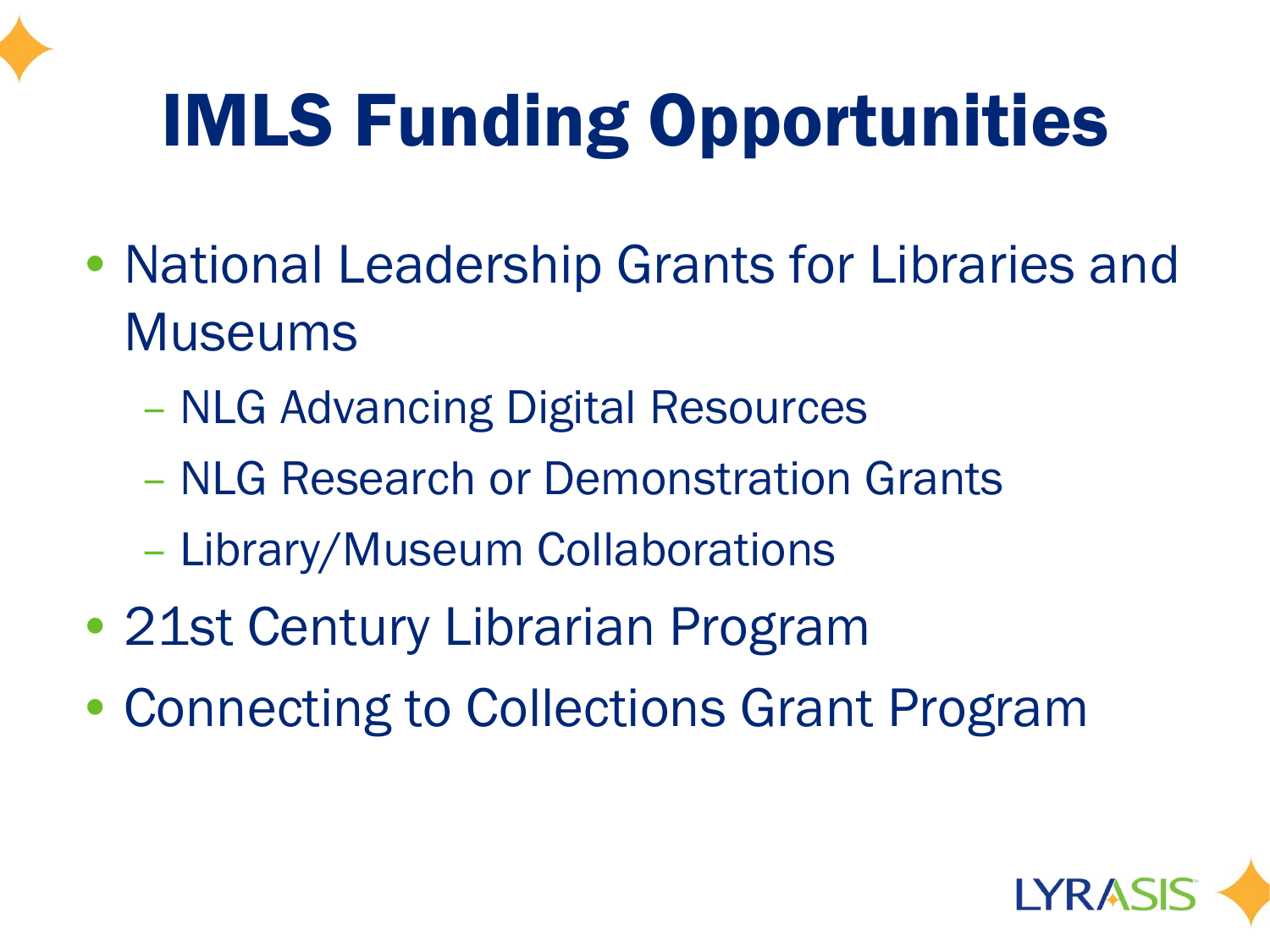## IMLS Connecting to Collections

- Conservation Summit
- Four Regional Conservation Forums
- Conservation Bookshelf
- Statewide Preservation Planning Grants
- Statewide Implementation Grants

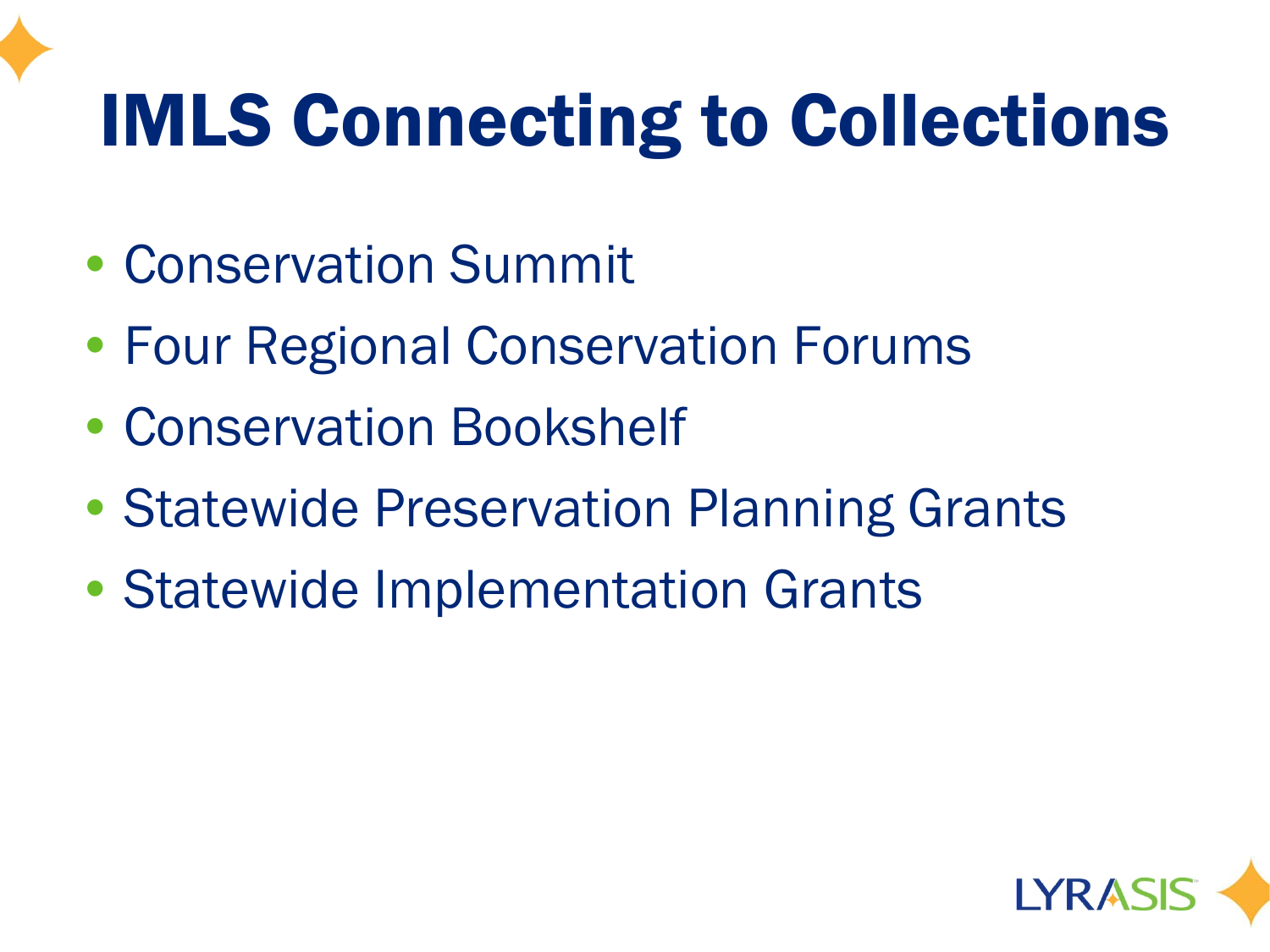### IMLS WebWise Conferences

- Held Annually in late February or early March
- Held in Washington, DC or other locations
- Presentations on National Leadership Grant Projects, especially digital projects
- Admission is free; registration fills quickly!
- Information at [www.imls.gov](http://www.imls.gov/)

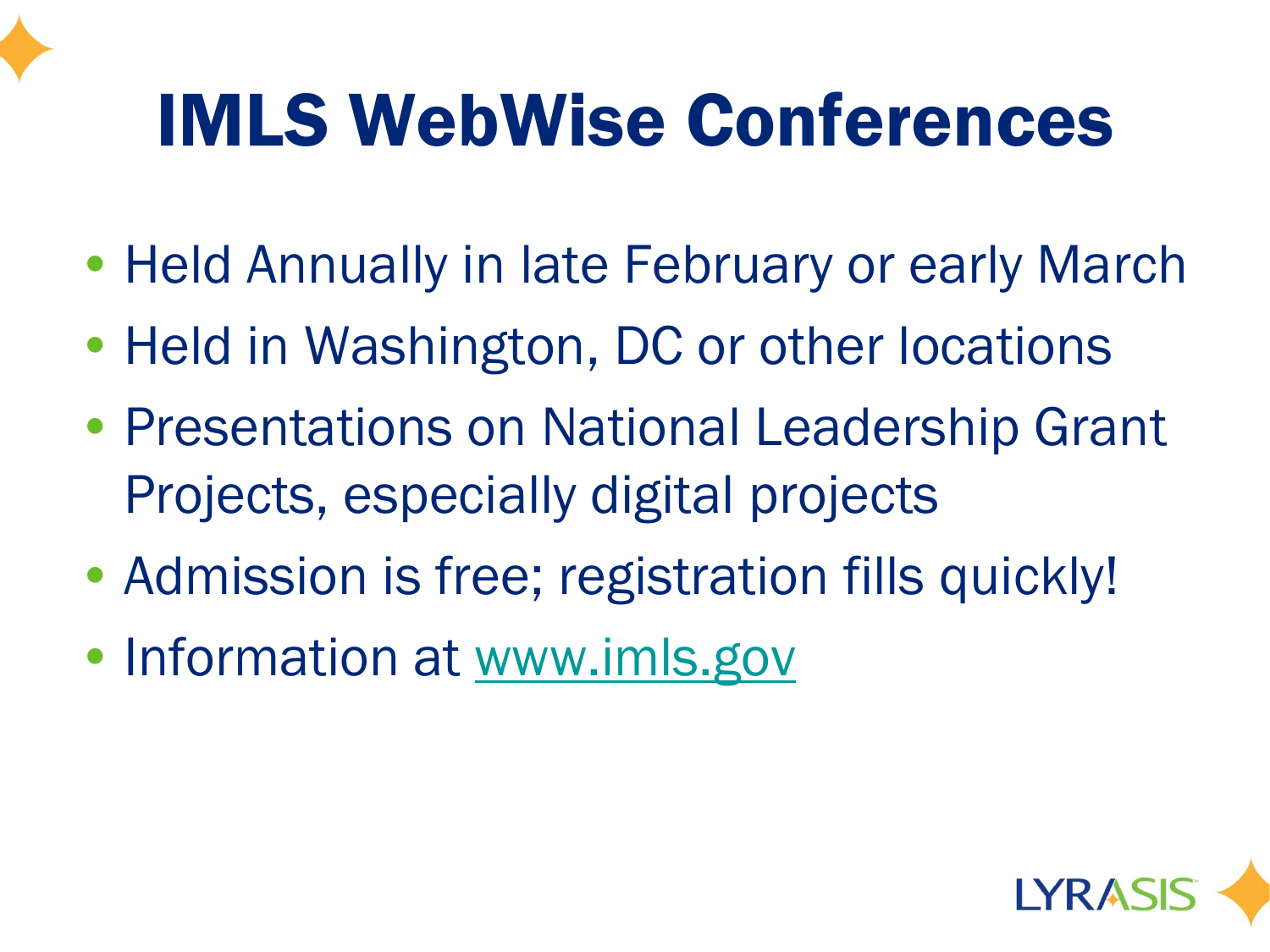### Five Kinds of Foundations

- General-purpose
	- large endowments, governing boards, professional staff, ex. Ford, Rockefeller, Mellon, Kress
- Special-purpose
	- single purpose foundation
	- purpose determined by founder
- Company-sponsored foundations
	- non-profit entities within a profit making company

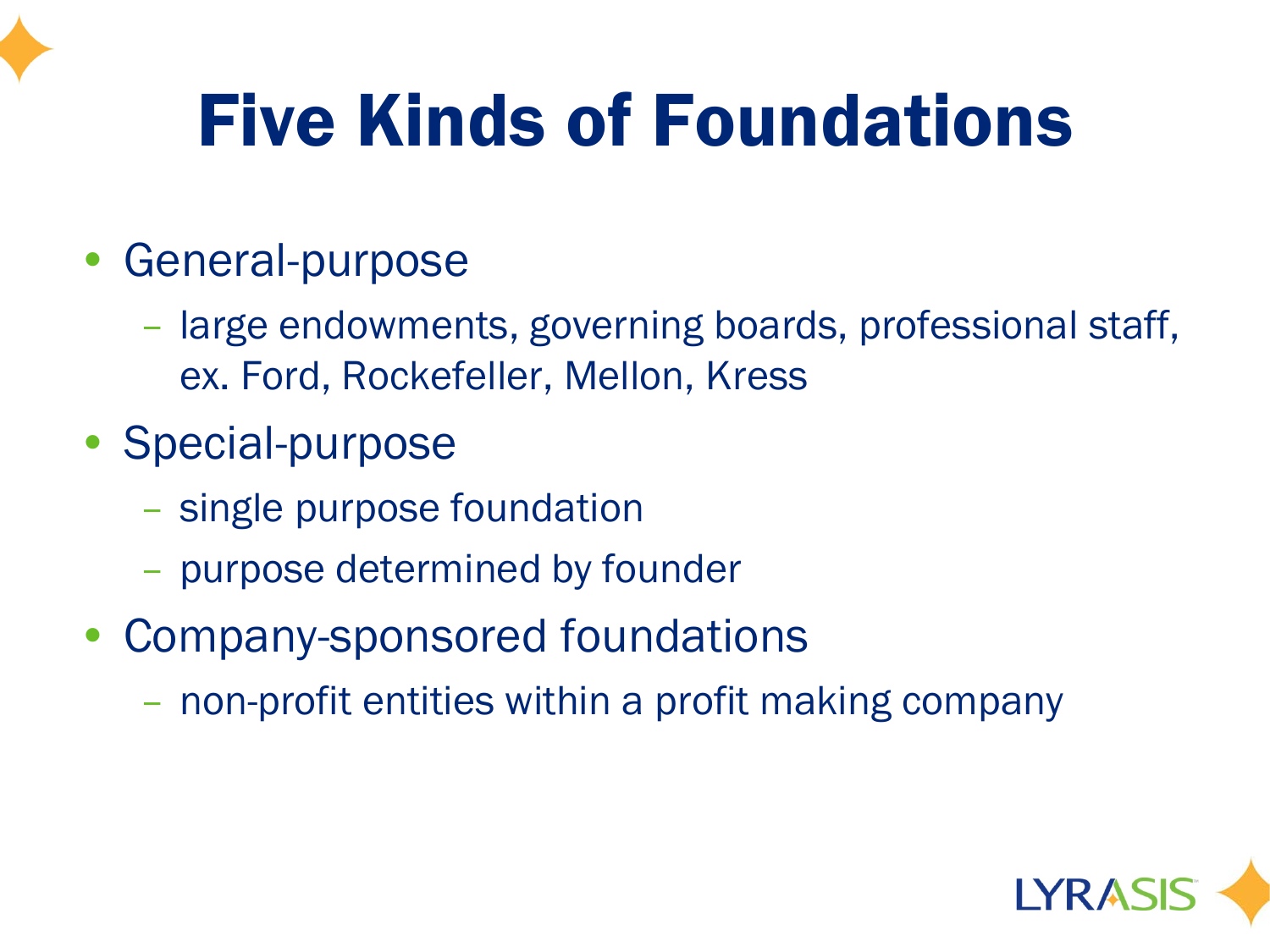### Five Kinds of Foundations

#### • Community foundations

– fund within a specific geographical region

#### • Family foundations

- rarely staffed, administered by attorney
- make contact directly with family/individual

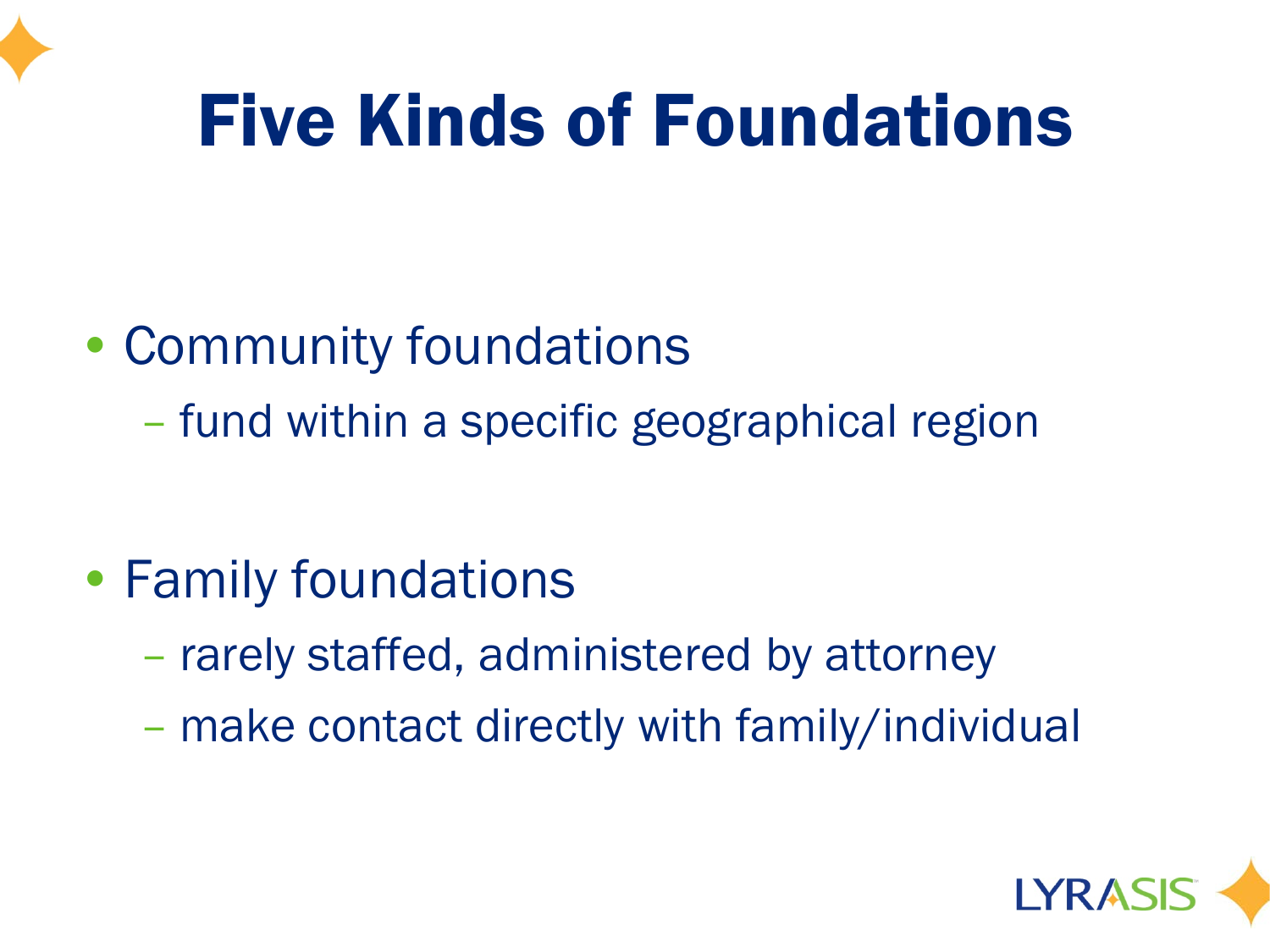# Fundraising Strategies for Digital Projects

- Digitization Funding Sources from Donor Groups, etc.
	- Alumni (Yearbooks and Student Newspapers)
	- Friends Groups (Local History Materials)
	- Community Drives for Technology Funding
	- Corporate Gifts (less formal than grants)
	- "Hitching On" to Other Collaborative Projects (subjects, themes)

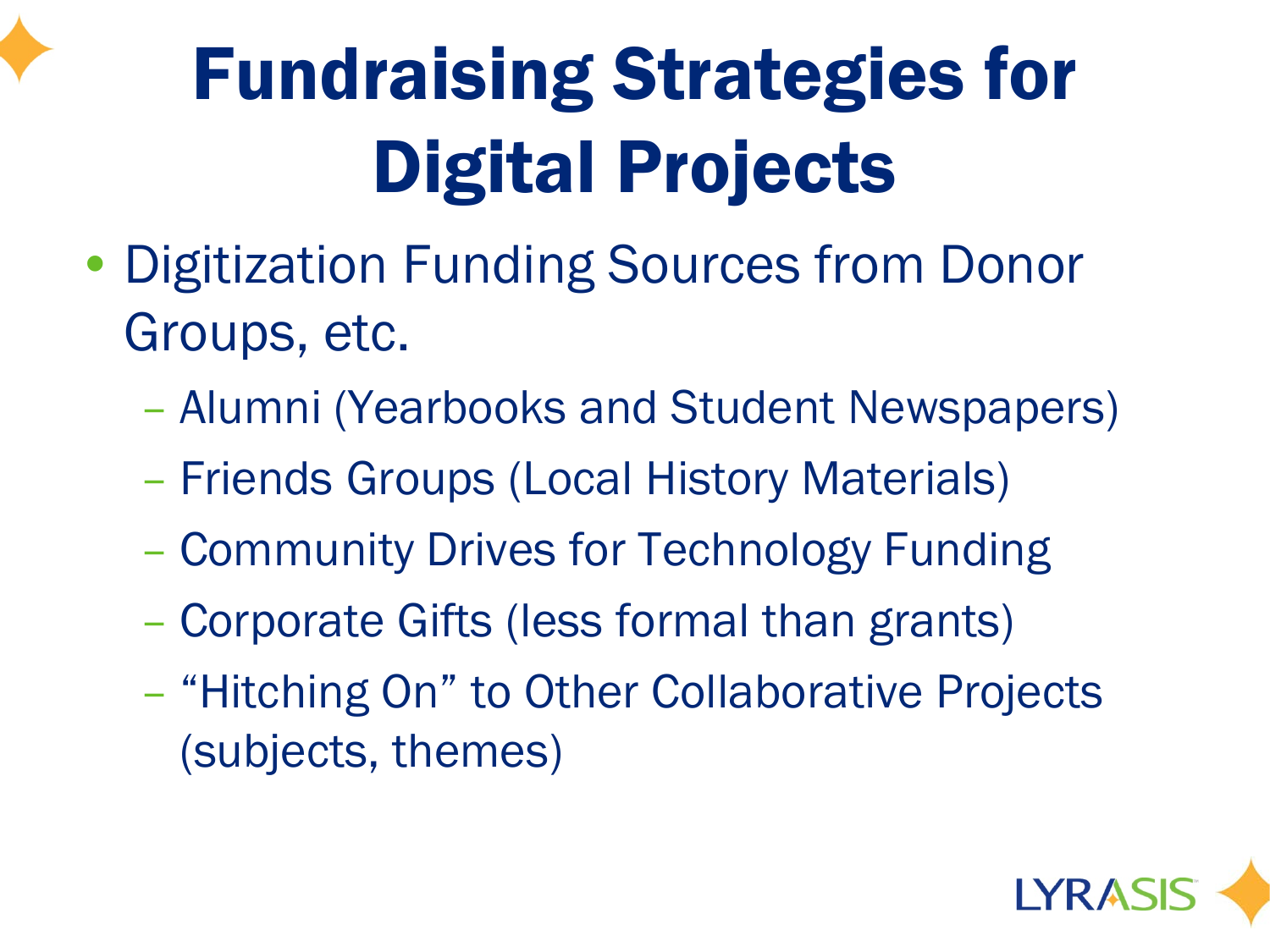### The Functions of a Proposal

- Represents a program, project, activity, or function that an organization wants to undertake in response to a need
- request for the allocation of resources
- instrument of persuasion
- promise to the funder to do certain things in certain ways
- a plan that serves as guidelines for the organization to implement the activity

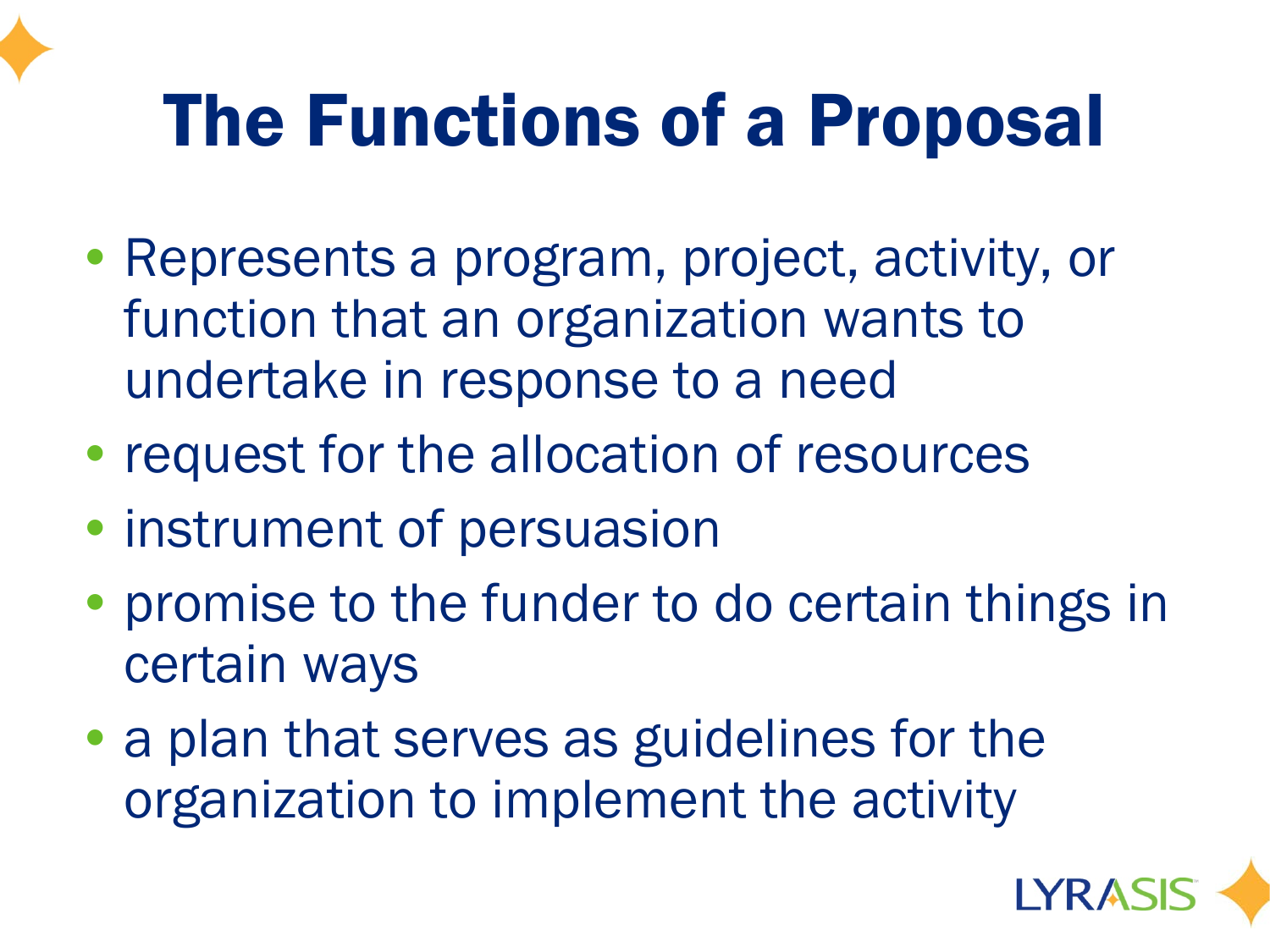# The Proposal: Statement of Problem/Need/Purpose

- Describes the condition in a certain place at a certain time for a particular group of people, and how you will change that condition
- This is often the motivator
- If the funder agrees with the need, you have them "hooked"

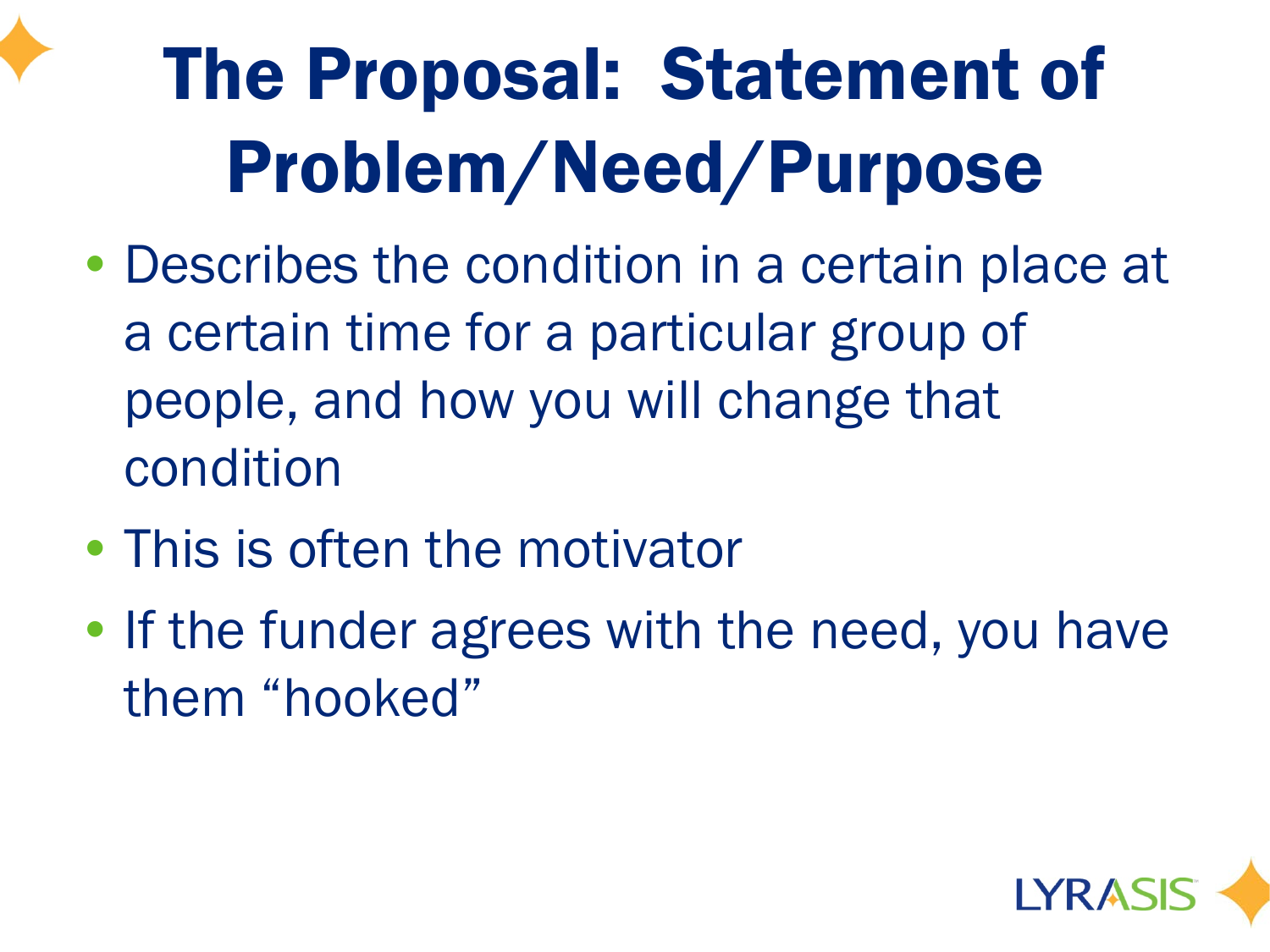

## The Proposal: Need

- Clear relationship to your organization's mission and purpose
- Focus on a need in the community, not in your organization
- Assertions should be supported with evidence
- Consistent with your organization's ability to respond
- Easy to read; no jargon

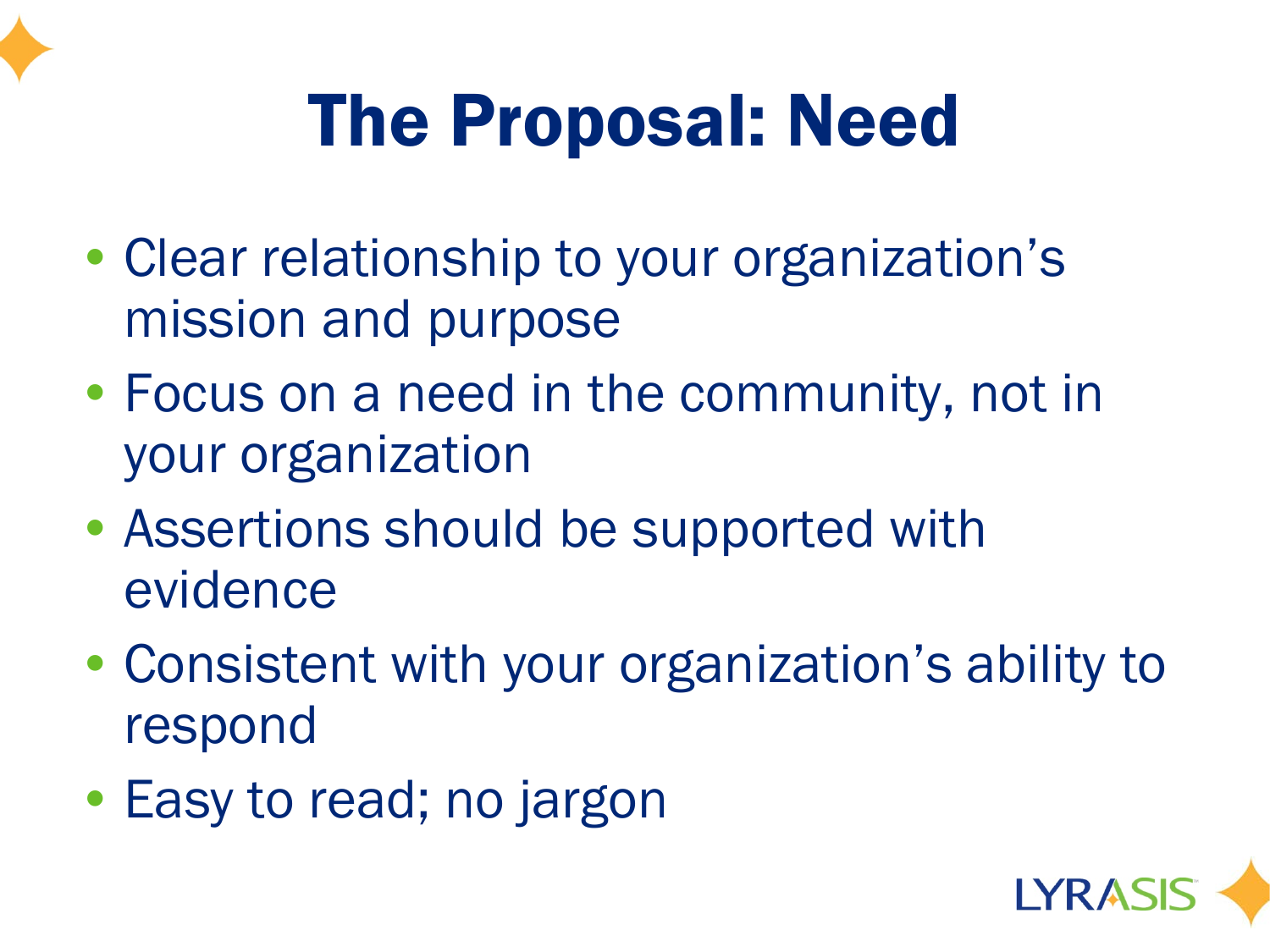### Grant Proposal Components

- Narrative
	- Project Significance
	- Project History
	- Methodology And Standards
	- Plan of Work
	- Project Staff
	- Dissemination of Findings
- Budget (and Budget Narrative)
- Appendices

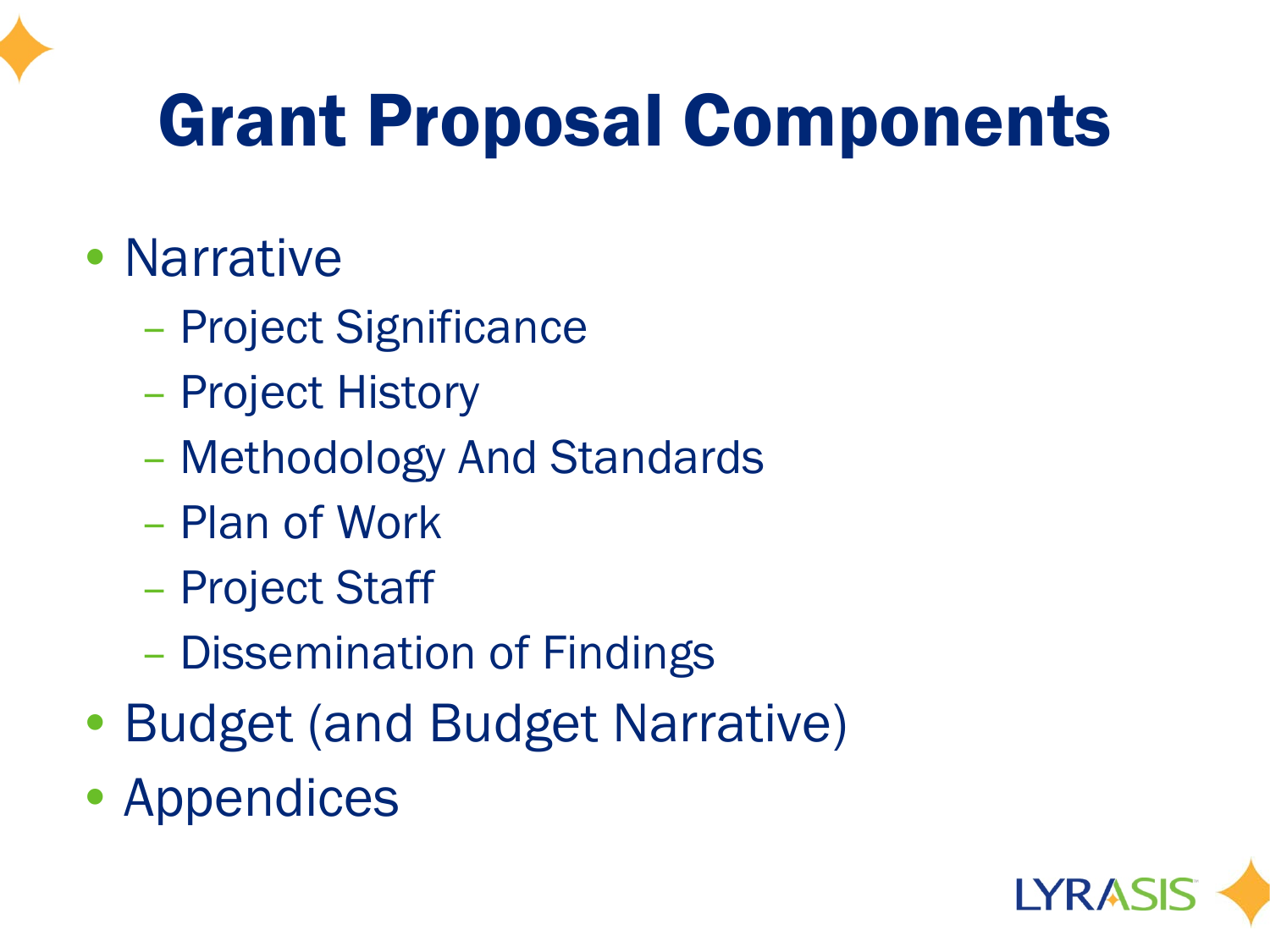

# Common Concerns with Grant Applications

- Lack of Communication with a Program Officer
- Failure to follow current guidelines
- Failure to quantify collection formats and size
- Inadequate discussion of ownership & IP rights
- Lack of detail in Plan of Work
- No letters of support or commitment
- Missing information on project staff
- Budget errors

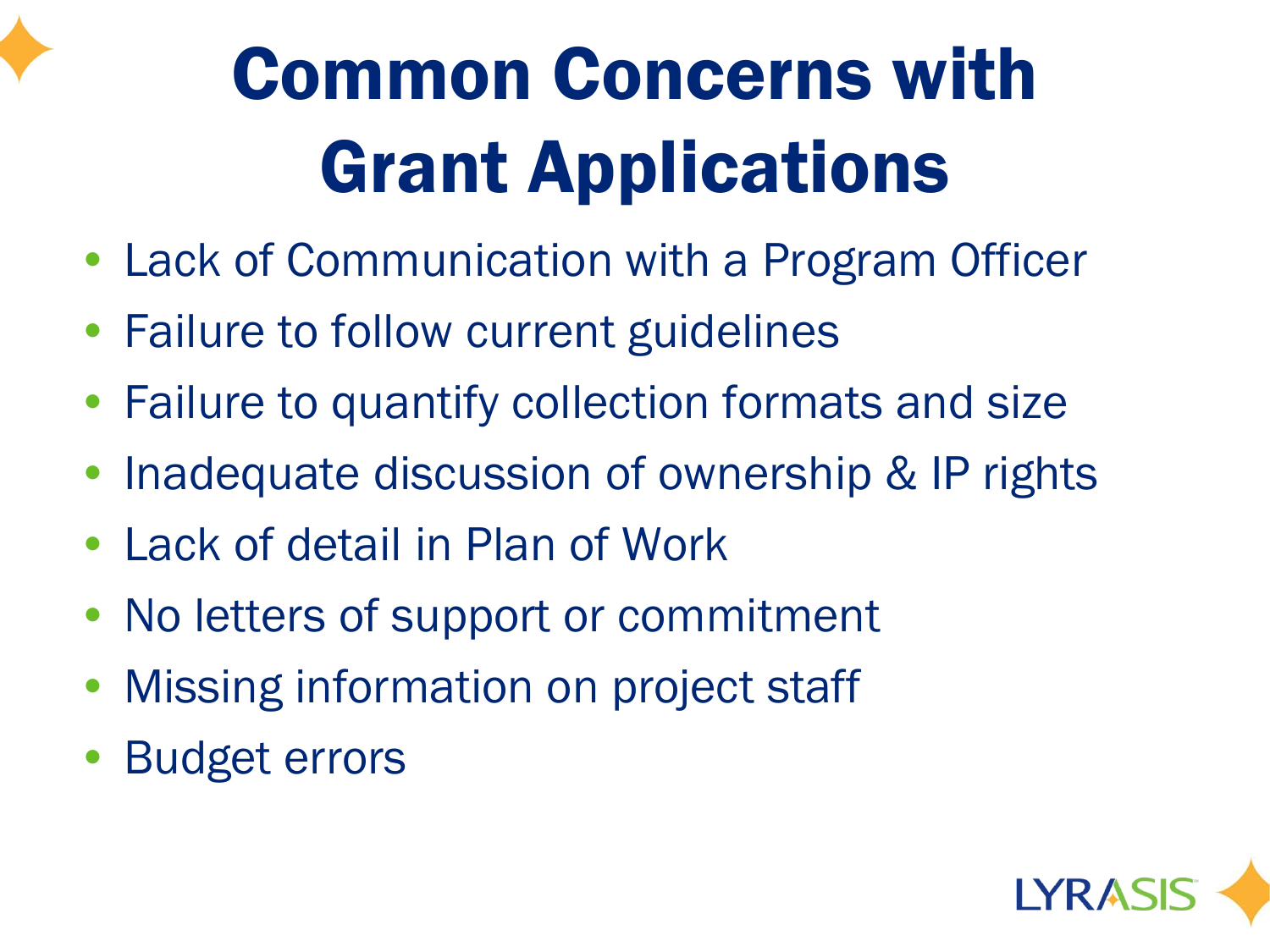### A New Resource on Foundations

*Foundation Grants for Preservation in Libraries, Archives, and Museums*

- Published by the Library of Congress and the Foundation Center
- Updated 2<sup>nd</sup> Edition published in June, 2009
- Information from 488 Foundations on 1,994 awarded grants
- Available as PDF for download from
	- <http://www.loc.gov/preserv/foundtn-grants.html>

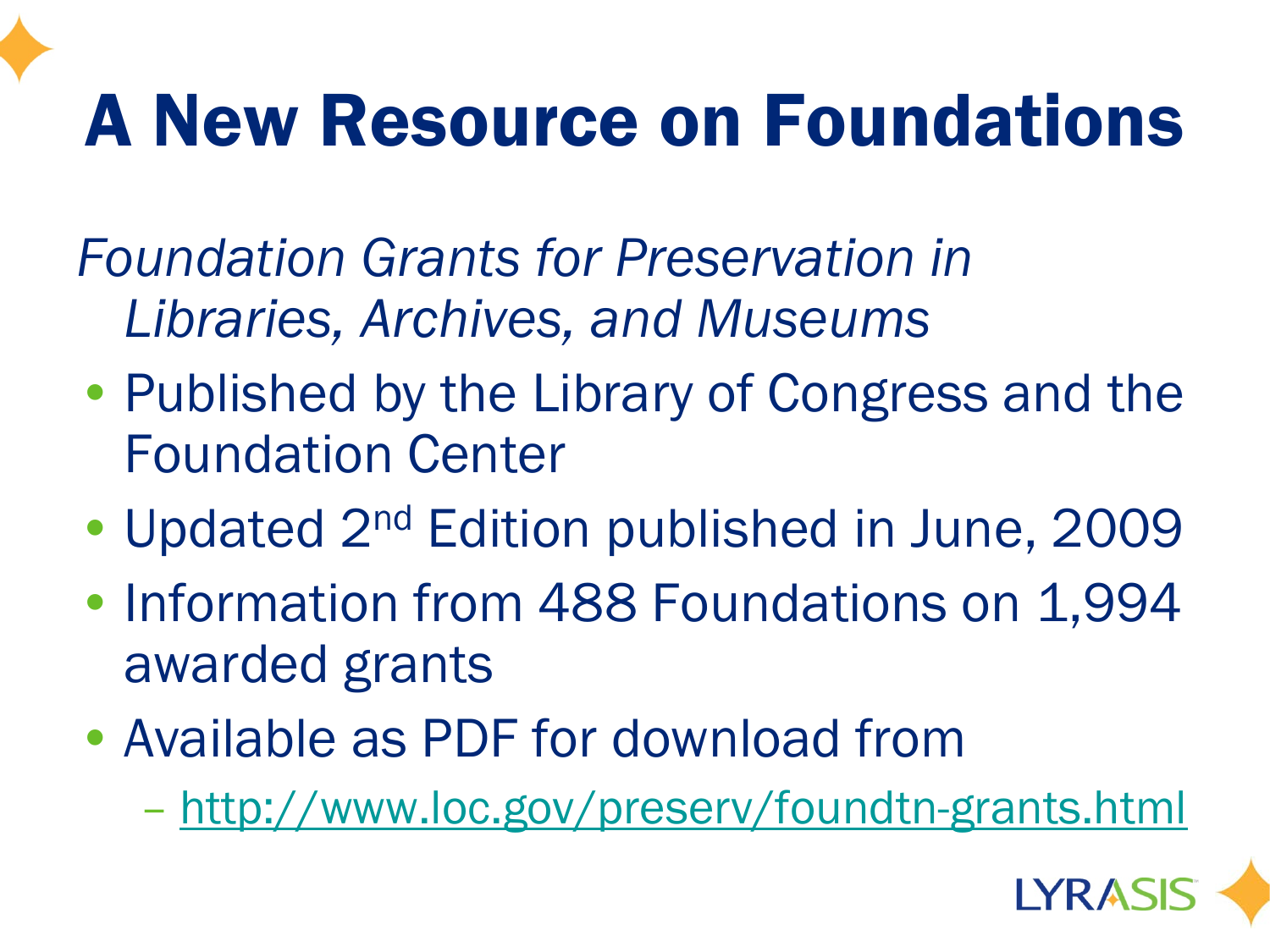# A Resource on Digital and IT Funding Resources

*Grants for Information Technology*

- A new Grant Guide available in Digital Form from the Foundation Center
- Published December 2009
- Covers a variety of technology-related grants and equipment
- Link to downloadable PDF version upon purchase; price is \$39.95